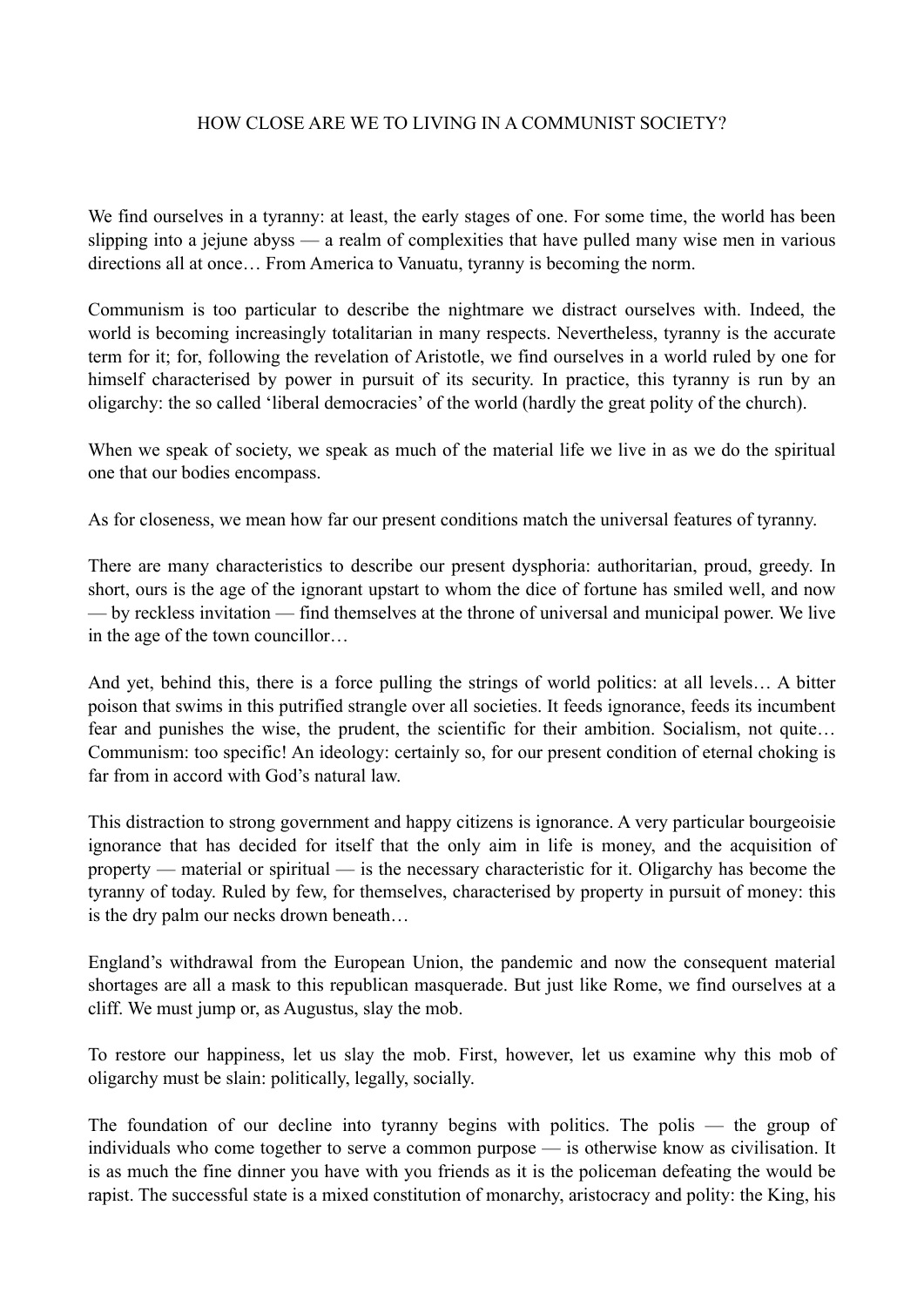court of municipal lords and the fraternity of the church. Rule by one, few and many for the common interest instead of themselves. Our present constitution in England is a lie. In very obscure theory, this mixed constitution is the constitution. In reality, it is a cartel of revolting would be millionaires in the Tory Party: manufactured to run the state like shopkeepers in a rural market; elected on the petty tastes and not the supreme talents of the player. It is the few — the Cabinet, Members of Parliament, Tories — who have real power; *auctoritas* and *imperium* over the state. A gradual process, few have paid attention to its domination, and fewer care that statesmen have been replaced for middling bank clerks and inn keepers of the worst kind. This oligarchy is now the constitution of England, and nearly all other countries in the world. It is a constitution which puts circus clowns as the pinnacle of sombre efficiency. It is tyrannical because it has been assumed by the ignorant herd that this is, and always has been, the only political system. There is a sharp ignorance of the victory the mixed constitution provides. Talk of separation of powers and Parliamentary sovereignty is all a façade of the oligarchic ideology. It is not until wise men recognise this and work towards restoring the natural order of government that happiness will continue to be replaced for the hoarding of gold coins, and freedom superseded for cheap moments of restricted and conditional pleasure. It is for this reason that, politically, we live in a self contained tyranny: the power over all for its own useless survival.

In addition to political tyranny, the political species of law also signals the tyrannical demise we are tumbling into. Does it not fascinate you that when the lockdowns attacked the world — like releasing tigers into the streets — no one complained? Not a wince, or a tear or a rebellion to restore the natural order of government. Instead, the people bent there knees for a vague ideology which has a hyperbolised cold as its cover image. In England, it is the 1984 Health Act and the 2020 Coronavirus Act which control each citizens' behaviour in respect to the present circumstances; or more accurately, the fear of disobeying clouded edicts few spent the time reading; less still, evaluating. It terrifies me to imagine that if this is the response to a cold, what will be the response to something else? Something more sinister; more enslaving… Mandatory vaccines, as is now the case in Austria, is far beyond acceptable. Laws exist to serve the common interest, not to enslave the people to the terms and conditions of despots. Despots who have conquered through the instrument of the pandemic, rule by fear and govern by the whims of their hearts. Overlordship could not have received a better advertisement that this. How terrifying it is that so many wish to buy this product! It is by restoring the law to its universal, functional use, as was the case in Rome, that liberty will be restored. Without this brave act, you choose rule by oligarchy for yourselves, your neighbours and your children.

Alongside law, society per se is another aspect of politics which has befallen the oligarchic ideal. By society, I mean the relationships between and amongst the various classes of a state: from noblemen to agricultural labourers. Temperaments are becoming increasingly distrustful. How many times have you been asked to prove you are exempt to a complete stranger when refusing to wear a face mask? And how many CCTV cameras do you see plastered across our streets and buildings: public and private? The world is becoming more and more and more distrustful; far from a sign of progress, it is a sign of abject aversion to material danger. Curse the man who invented the phrase 'stranger danger'! The correct phrase must always be 'stranger courage' or 'stranger experiment'; that is, it is only by being one step outside one's comfort that we expose ourselves, learn and overcome the dangers of life. Without it, man will all but shrivel and die: like an unwatered tree. This fear, and devotion to buying material goods, has converted many good men into mere cattle. A mutual fear which puts self before others: perpetuating oligarchy. Make no mistake, consumerism is not a way of life but a war between the natural and the material. It is not